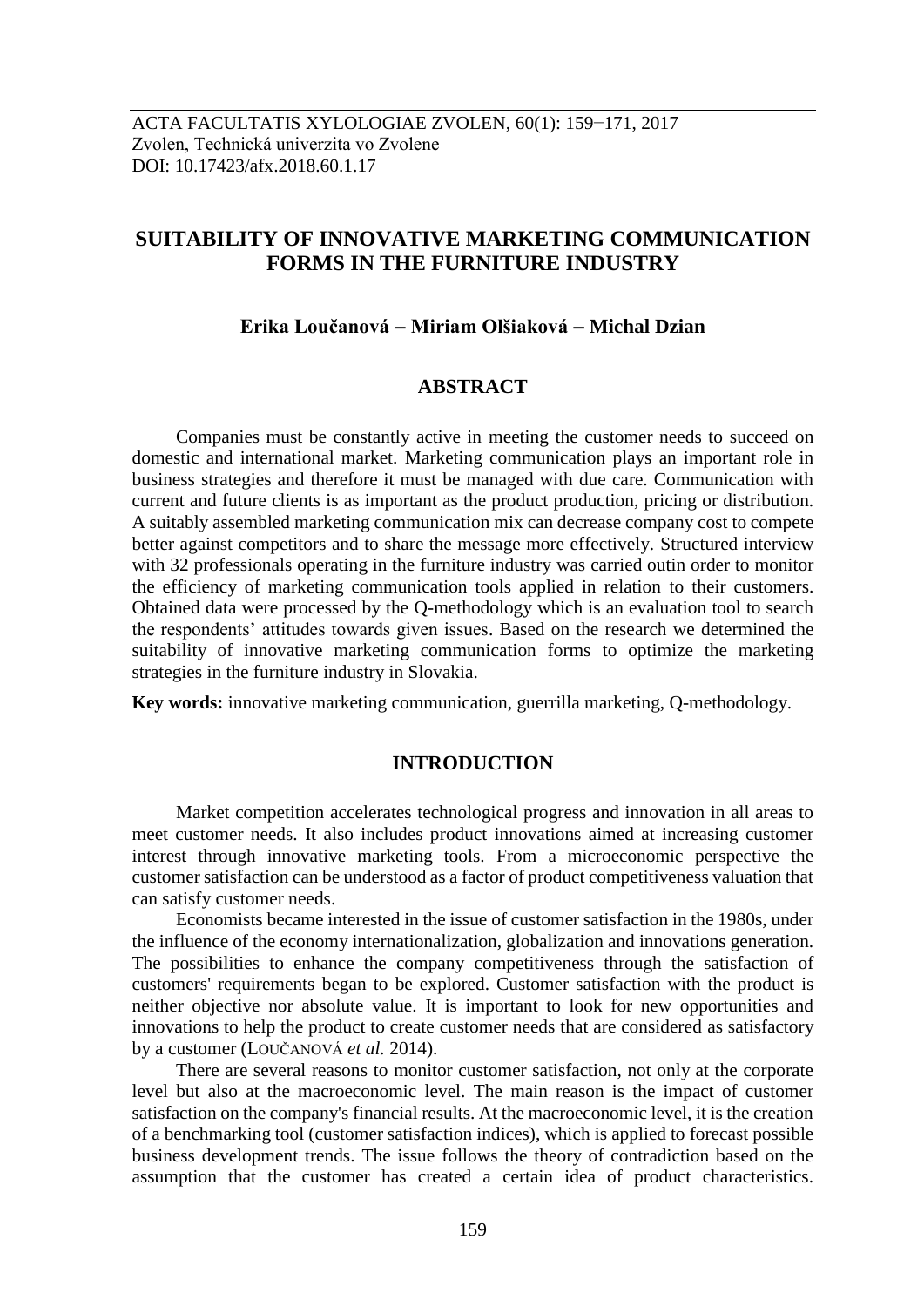Consequently their ideas are confronted with the characteristics of the product obtained through the purchase. There is a situation in which customers feel a match or a discrepancy between their experience and expectation (DUCÁR *et al*. 2006).

Consumer behaviour is presented by dynamic interactions of people and surrounding containing emotions, cognition and action, through which people realize exchange to satisfy their needs (RICHTEROVÁ *et al*. 2005). Consumer behaviour involves the understanding that acquisition, use and disposition can occur over time in a dynamic sequence. To understand consumer behaviour it is important to perceive psychological factors, such as motivation, perception, learning and attitude, personal characteristics and their influence appearing in reactions to stimuli and previous experience in decision-making process when choosing the products. The interdisciplinary approach to consumer behaviour analysis has significantly contributed to the knowledge expansion of this issue and has created stimuli for broad research of consumers that are the core of marketing research within the market psychology (KULČÁKOVÁ, RICHTEROVÁ 1997). REJMÁNEK (1968) defines the market psychology as a practically oriented psychological discipline that monitors market development through consumer behavior and purchasing motivation.

Business organizations worldwide and, in particularly in furniture industry, can use various marketing communication means. Communication channels are constantly widened; more possibilities to communicate with target groups are discovered. Marketing communication mix consists of eight major modes of communication: advertising, sales promotion, events and experiences, public relations and publicity, direct marketing, interactive marketing, word-of-mouth marketing, personal selling (KOTLER, KELLER 2012).

Marketing communication tools have the greatest effect when their all elements are integrated into the one whole. The main idea relies on the fact that when integrated marketing communication elements are united by joint idea of communication, they complement and strengthen each other and create an effect of synergy. It means that the sum effect of all communication elements to audience is bigger than the sum of separate element effect. The practice confirms that all marketing communication means would work to its maximum capacity only if they are a part of integrated marketing communication plan. A model of integrated marketing communications looks very simply as it is intended to merge and utilise all forms and messages of communication purposefull. However, integrated marketing communication is dynamic, constantly changing, often supplemented with new theoretical assumptions and therefore there is no unanimous definition and grounding of this concept. Integrated marketing communication is supposed to harmonize, integrate and synergise different elements of communication (JUCAITYTE, MASCINSKIENE 2014).

As we have mentioned, marketing communication plays an important role in business strategies and therefore must be managed with due care. This need is even more important in connection with the development of digital technology which affects both the economic environment and client segments. Therefore, business organizations should analyse selected marketing communication tools and look at the impact they have on a specific target group to be able to submit innovative proposals for optimization of company's marketing strategies. Company managements would apply such marketing approaches that combine digital media and digital environment, innovative and traditional marketing communication tools which would allow them to effectively manage their sales strategies (KUPEC 2016).

Since mankind began trading goods, the advertising of a product or service has been a key to create a successful business (LUCAS, DORRIAN 2006). Today, millions of brands are competing to gain attention of consumers. That means that consumers are exposed to many advertising stimuli a day. Nowadays a current attribute typical for each market is customers' increasing resistance toward growing attack and oversaturation with various forms of marketing tools (LAMB *et al*. 2009; PICKREN 2010; SOLOMON *et al*. 2010; G[OTTLICHOVÁ](http://apps.webofknowledge.com/DaisyOneClickSearch.do?product=WOS&search_mode=DaisyOneClickSearch&colName=WOS&SID=N14IJotfXTo6tKigzM2&author_name=Gottlichova,%20M&dais_id=31270530&excludeEventConfig=ExcludeIfFromFullRecPage) 2017).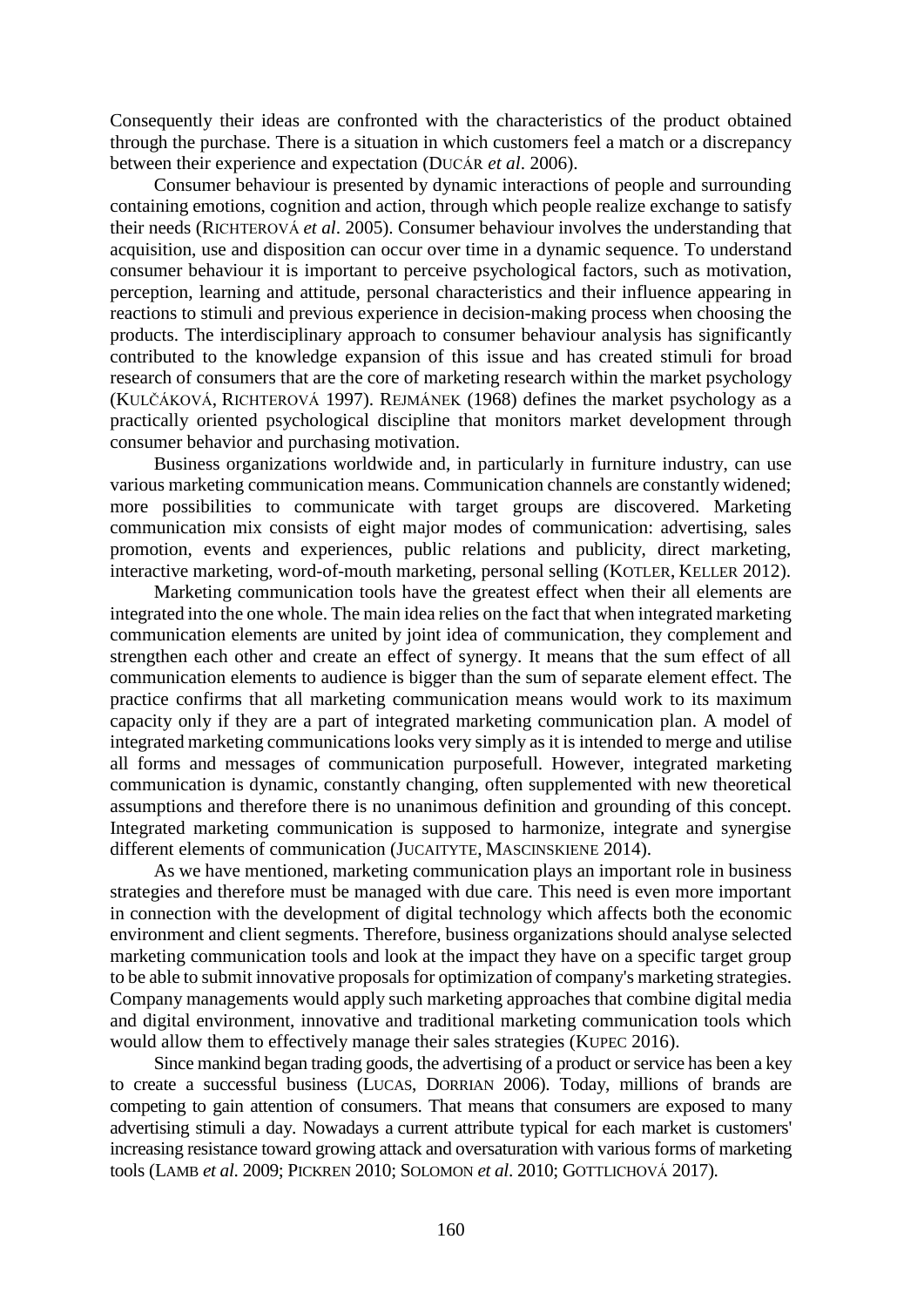The most common way of doing advertising is the method referred to as traditional marketing, which is the advertising seen on TV, in magazines, on billboard screens, by other means; advertising made with conventional methods (KOTLER *et al.* 2009).

According to GHAURI and CATEORA (2010) the effectiveness of traditional advertising method has been declining in the past ten years. It has become less effective for several reasons where the two major ones are the increasing fragmentation and strong competition. As the number of television channels, radio stations and consumer publications grow the audience is split into smaller groups making it more expensive and difficult for companies to reach their target audience. Computer games and the Internet are two major channels that are competing with the traditional media, drawing people away from channels such as television. The increased competition in today's world market, together with consumers becoming more sophisticated, generates a need for companies to come up with more sophisticated advertising strategies to be able to reach their target.

This has lead companies to search new methods, other than the traditional ones, that will enable them to expose their messages to the masses. One method that has gained increased success among big companies as well as small companies is the guerrilla marketing. Jay Conrad Levinson coined the concept of guerrilla marketing in 1983 and the whole idea is to invade someone's personal space or, to use the popular term, "get in their face" (WHITE 2007).

The last  $10-15$  years a large number of innovations in the field of marketing communications have been produced. Product placement, guerilla marketing, scent marketing and viral marketing have been tools known by marketers already for decades. However, their increased use came with the Internet development. Before deciding where innovative marketing communication tools are appropriate to make a successful campaign, it is important to judge how a certain usage of chosen marketing communication tools can positively or negatively affect a campaign´s message. While the use of innovative tools of marketing communication is constantly increasing in many sectors it still can be considered not sufficiently used tool in many industries (JURÁŠKOVÁ *et al.* 2012; ĎURKOVÁ 2014).

According to the National program for the utilization of wood potential in the Slovak Republic the wood processing industry reports insufficient competitiveness in domestic and mainly in foreign markets. This is caused by a lack of own financial resources for innovations, essentially for small and medium wood processing companies, and consequently this economically unstable situation causes complications in the preparation and implementation of innovations that would lead to increased competitiveness. Most of domestic wood processing entities face difficulties in direct access to foreign markets and their production is often sold as semi-finished or low-value products to processing companies (MPaRV SR 2015). PAROBEK *et al.* (2016) pointed out that the comparative advantages are changing with the level of wood products processing and, in particular, they decline with the increasing value added to the products. Trade specialisation is also influenced by the level of wood processing. While on the raw material level and the level of semi-finished mechanical wood products with low added value, such as sawnwood, Slovakia is inter-industry specialised, with the increasing added value of products its trade turns to be intra-industry specialised. The customers have not changed their consumption behavior towards wood as a material and therefore it is advisable to maintain the existing position and implement innovative strategic business models that emphasize wood as a material and its quality compared to substitute materials (LOUČANOVÁ *et al.* 2014; OLŠIAKOVÁ *et al.* 2015; OLŠIAKOVÁ, LOUČANOVÁ 2017). These models define the expectations and needs based on the environmental, as well as other considerations (PALUŠ *et al.* 2014) and identify the specific product characteristics according to the customer requirements. This identification should be an important impulse for the companies to identify trends and to assume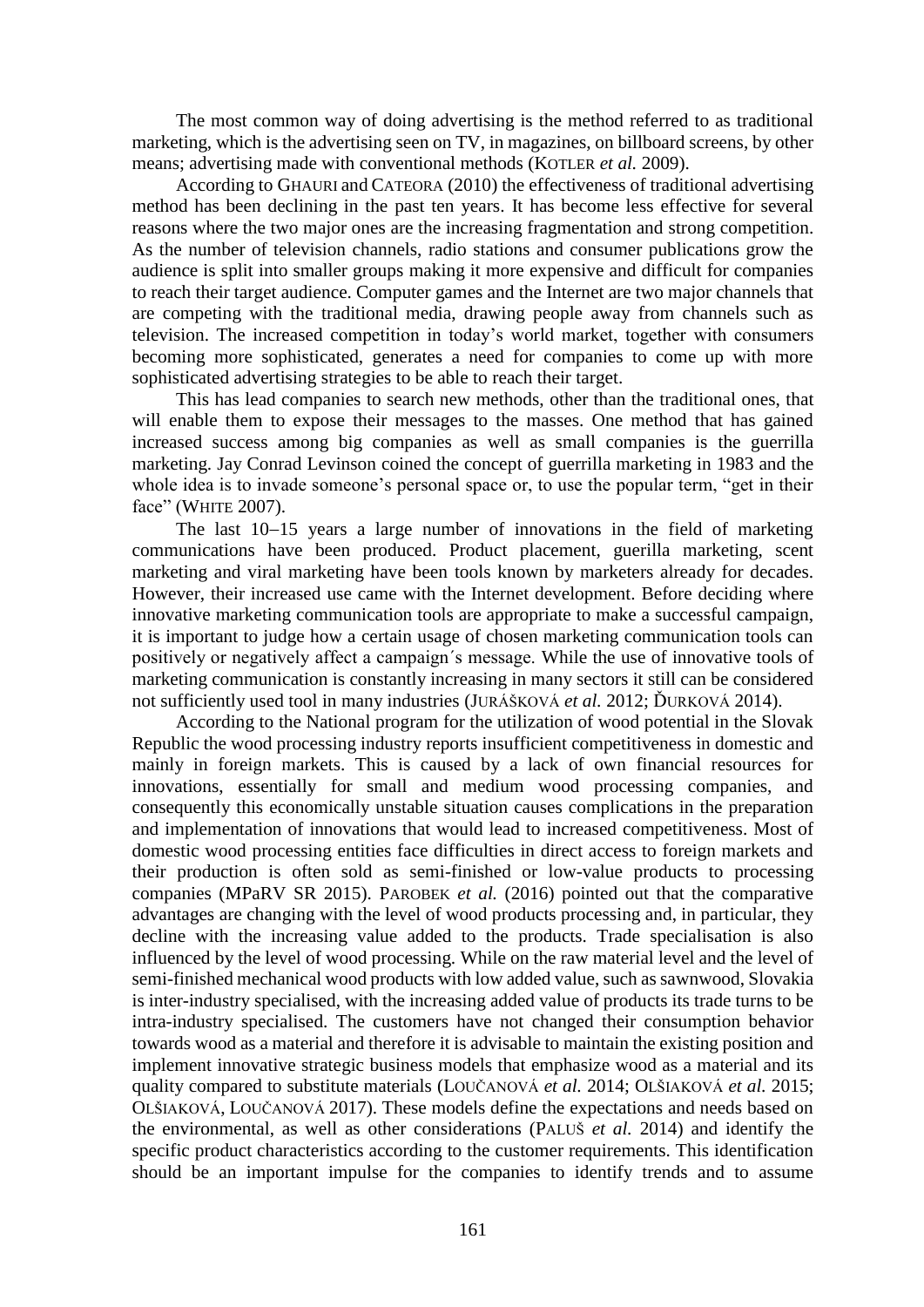consecutive arrangements, improvements and innovations for selected products in implementing the quality management systems with the aim of ensuring a higher efficiency in the whole sector (LOUČANOVÁ *et al.* 2014; GEJDOŠ 2016). Therefore, the forest sector must continually strive to improve or at least to maintain its market performance (OBLAK, GLAVONIJIĆ 2014). Results of the study by KAPUTA *et al.* (2016) also confirm that foreign competition is the most significant barrier for the Slovak exporters of wood products, followed by the need to invest in promotional activities and limited access to capital (LOUČANOVÁ *et al*. 2017).

Furniture manufacturers in the Slovak Republic focus mainly on exports. At present, only a few larger furniture manufacturers operate in Slovakia. On the on the other hand, more than 11,000 tradesmen operate in the furniture and joinery industry. It is expected that the furniture sales in Slovakia will have a growing trend. An average Slovak spends on furniture only a tenth of what an average German and a half of what an average Czech invests in furniture (SARIO 2018).

Innovative forms of marketing communication present an appropriate tool to promote products of the furniture industry with limited resources in domestic and foreign markets because they are low cost, with wide range and efficiency in the market.

Based on overview, the main objective of this paper is to evaluate the suitability of innovative marketing communication forms in the furniture industry by applied Qmethodology and to propose appropriate marketing communication mix for companies operating in the furniture industry in Slovakia.

# **MATERIALS AND METHODS**

The data presented in the paper result from the applied Q-methodology which is an important evaluation tool to search the respondents' attitudes towards given issues. It successfully combines qualitative and quantitative approaches to the research (KÁLLAY 2007). Q-methodology is effective in obtaining data from small samples. It offers respondents a concise and valid way of expressing their viewpoints with minimal researcher interference and it is an efficient tool in research involving the exploration and comparison of different points of view (EDEN *et al.* 2005; O´RIORDAN *et al*. 2016; BARRY, PROOPS 1999; H[ERMELINGMEIER](http://www.sciencedirect.com/science/article/pii/S0921800915304006), NICHOLAS 2017). The procedure of O sorting is the technical mean whereby data are obtained for factoring (BROWN 1980; SCHMOLCK 2017).

As an independent research tool, it has been adopted in many scientific fields, such as market research, politology, psychology or environmental protection (MUELLER, KALS 2004). Several studies using Q-methodology have been published on varying subjects (e. g. endoscopic gastrostomy feeding (MERRICK, FARREL 2012), psychosis (DUDLEY *et al.* 2009), utilization of public land (ASAH *et al.* 2012) and in understanding participants' perspectives in national forest management (STEELMAN, MAGUIRE 1999), for mapping stakeholder perceptions in participatory forest management (DASQUPTA, VIRA 2005), incorporating values into community-scale sustainable forest management plans (RODRIGUEZ-PIÑEROS *et al.* 2012) and the southern US furniture and cabinet manufacturer perspective) (WU, VLOSKY 2000).

The method employs a by-person factor analysis in order to identify groups of participants who make sense of (and who hence Q 'sort') a pool of items in comparable ways. It asks its participants to decide what is 'meaningful' and hence what does (and what does not) have value and significance from their perspective (WATTS, STENNER 2005).

Procedures of the application of Q-methodology can be summarized in several steps: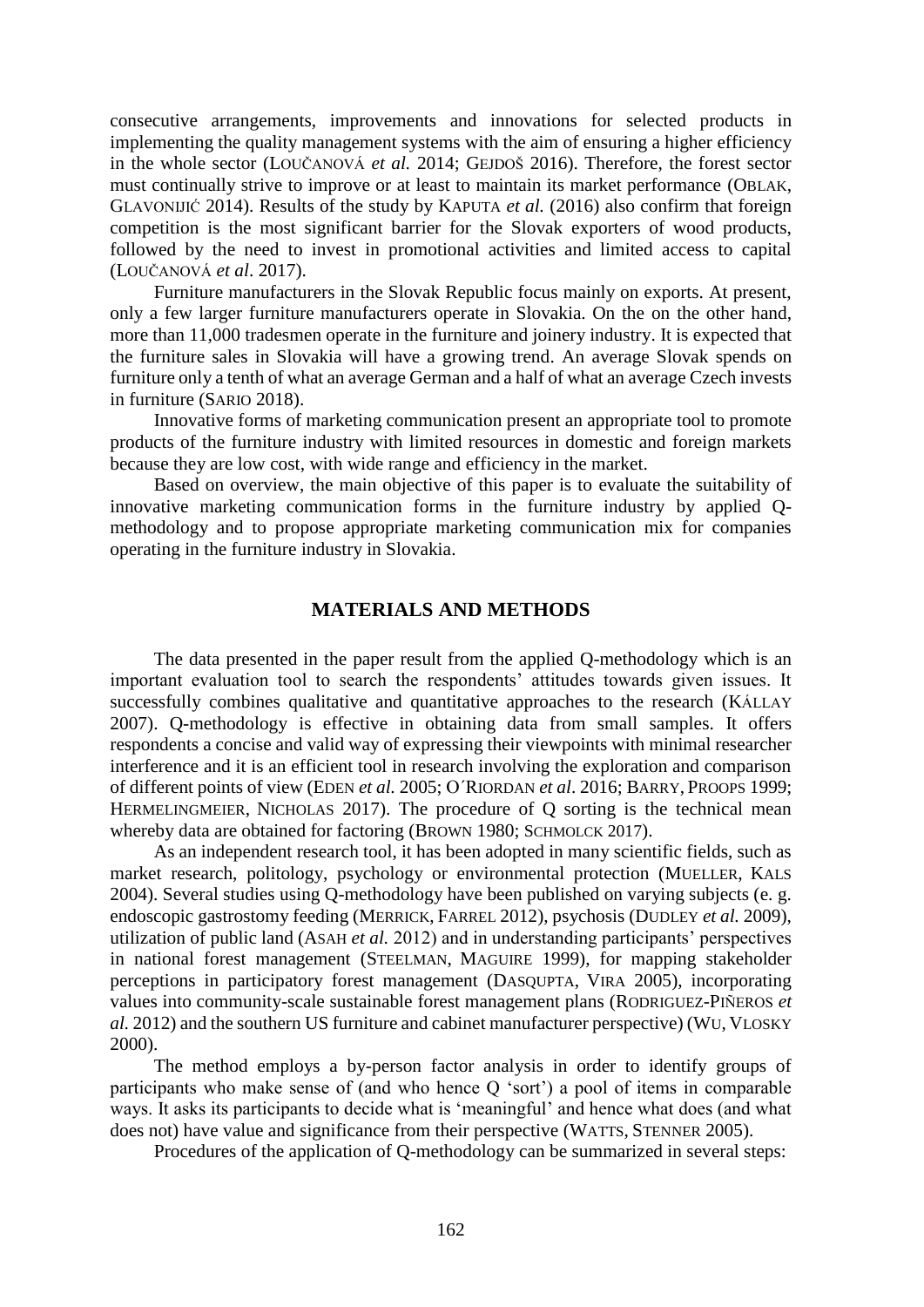First step is a selection of forms (types) of marketing communication applied in the furniture industry, representing the Q sample of research:

- T1 Content marketing
- T2 Viral marketing
- T3 Game advertising
- T4 White book
- T5 Guerilla marketing
- T6 Product placement
- T7 Experiential marketing
- T8 Murketing
- T9 Traditional tools of marketing communication

**Content marketing** is the process of using content to market a website. It can also be a crucial aspect of social media marketing (JONES 2017).

**Viral marketing** utilises the principle of word-of-mouth. Appealing messages or products are passed along from customer to customer, whereby an impersonal advertisement gets replaced by a personal recommendation or directly addressed message. The main idea of viral marketing is to create message that a recipient evaluates as interesting and nontraditional that he is willing to spread further without any reward. The success of viral marketing depends on creative content and production. The advantage of viral marketing can be in a low cost. The disadvantage lies in low control over the campaign process (FREY 2008; WILDE 2013).

**Game advertising -** as playing games continues to grow in popularity among customers, advertisers are increasingly relying on video, computer, or online games as a platform to deliver branded entertainment. Games are used in two different ways to place brads: in-game advertising and advergames. In-game advertising refers to the placement of advertisers 'brands in a commercial game to promote their products or services to the target demographic. Advergames are available on brand websites (RODGERS, THORSON 2012).

**White books** are fact-driven and contain useful information, expert opinions and ironclad logic. White book is a persuasive document that usually describes problems and how to solve them (STELZNER 2007).

**Guerilla marketing** is an unconventional approach, which is originally intended to assist small businesses to get them noticed in the markets where the conventional media is cluttered. Today, large businesses as well as small ones use guerrilla marketing with the aim to be able to achieve an instant impact. Guerrilla marketing is often also linked with word-of-mouth (KOTLER *et al.* 2009).

**Product Placement (Brand placement)** describes the location or the integration of a product into a film a televised series. In the visual arts and entertainment world, brand or product placements are group under the banner of "branded entertainment" (LEHU 2007).

**Experiental Marketing** is the process of identifying and satisfying customer needs and aspirations profitably, engaging them through authentic two-way communications that bring brand personalities to life and add value to the target audience (SMILANSKY 2018).

**Murketing** is a form of marketing where the product or service is not mentioned or shown. Murketing is an advertising strategy which is used to advance a brand in ways which often seem to be unconventional or even a bit nonsensical (WALKER 2008).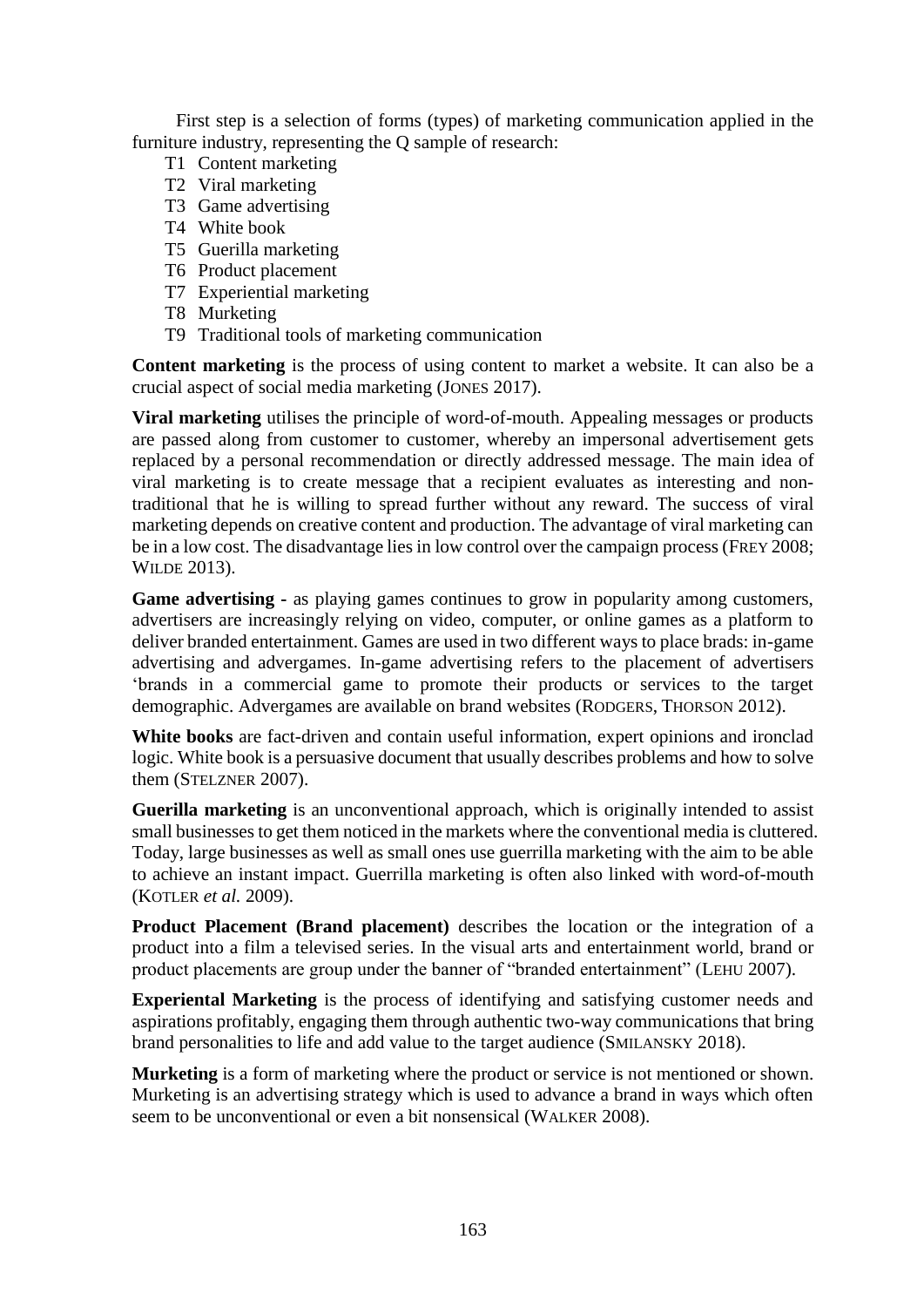**Traditional tools of marketing communication** is a rather broad category that incorporates many forms of advertising and marketing such as TV advertising, Radio advertising, Newspaper advertising, Direct marketing and other.

Typology of statements is quality-oriented (STAINTON *et al.* 1995; WATTS *et al.* 2005) in selection of P-samples of respondents sorting the specified statements. For this purpose, we contacted experts in a given field). Large numbers of participants are not required for a Qmethodological study as it aims to reveal some of the main viewpoints that are favoured by a particular group of participants. Following the recommendations of Kallay (HALUZA 2017) not to include more than 50 participants, the final sampling unit consists of 32 respondents.

Q-distribution selection includes the selection of the way for Q-sample evaluating, determination of the evaluation line ranking values from positive to negative attitude, and determination of the shape of the "forced" distribution (HISRICH *et al.* 1998) indicating the number of items that can be assigned to each ranking position as illustrated in Figure 1.



**Fig. 1 Shape of the Q-grid used in the study.**

A structured interview addressed to 32 respondents representing experts in each field was used for the purpose of this paper. The central task in the interviews was the Q sort added upon by a number of open questions to gather qualitative data for interpretation.

Processing and evaluation of collected data was carried out using the PQ Method software (CUPPEN *et al.* 2010) and the interpretation of results was based on the basis of calculated indicators. The total number of statements that were sorted was 9 (T1–T9). The values of the Q-sort columns ranked from  $-2$  to  $+2$ . The number of statements that could be assigned to individual scale values in our case followed the pattern 1 2 3 2 1. Calculated intercorrelations among Q-sorts were factor-analysed with the centroid method and resulting factors were rotated analytically. Finally, after selecting two relevant factors for which zscores and factor scores were calculated Q-sort values for statements sorted by consensus vs. disagreement were obtained and used as a basis for interpretation.

## **RESULTS AND DISCUSSION**

Based on the obtained data, we elaborated the basic factor scores (Table 1). Factor scores representing integer values based on z-scores were used to reconstruct the Q-sort.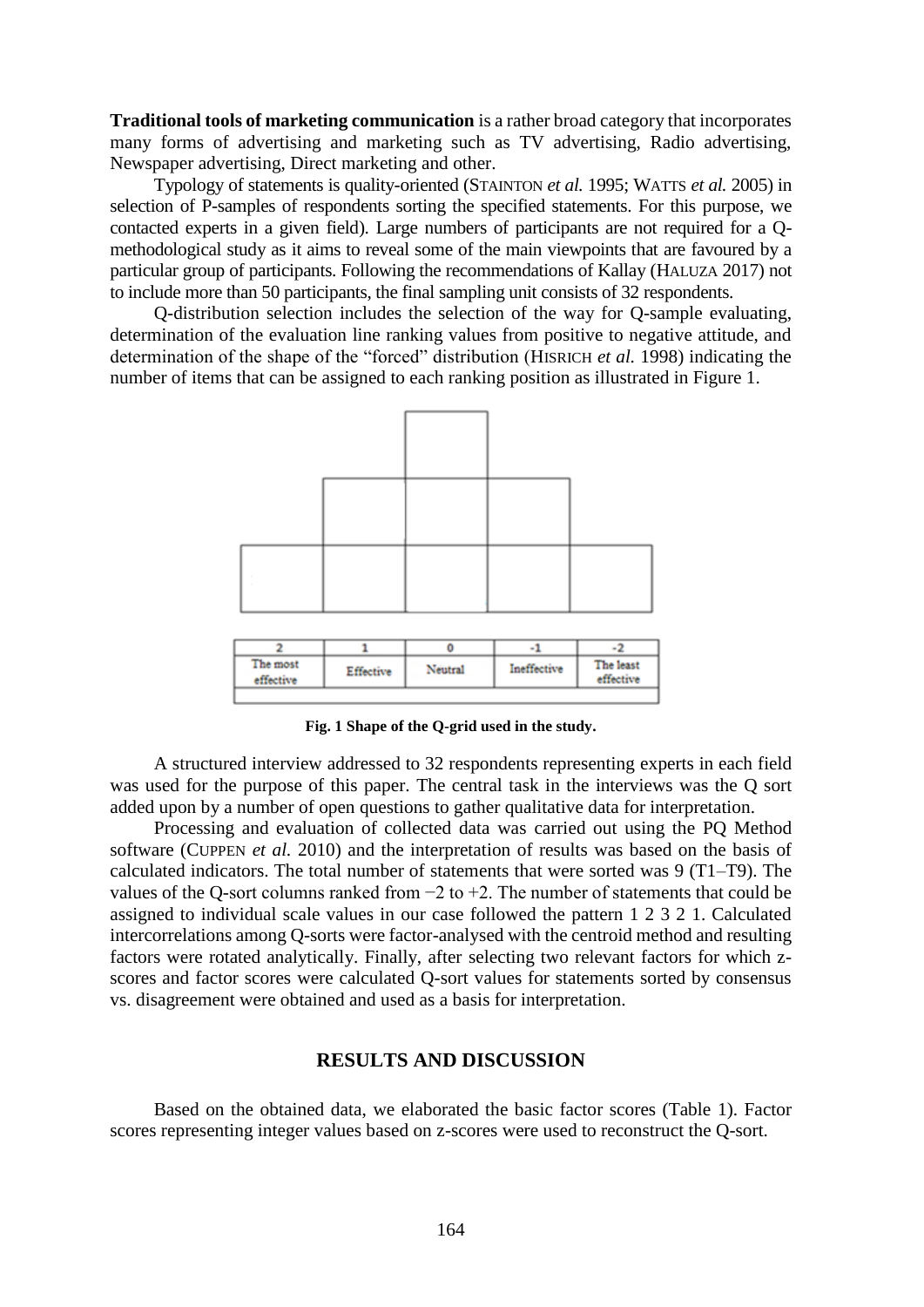**Tab. 1 Factor scores.**

| -Type          |                                              | Factors      | Z score  |
|----------------|----------------------------------------------|--------------|----------|
| T1             | Viral marketing                              |              | 1,169    |
| T <sub>2</sub> | Guerilla marketing                           |              | 0,885    |
| T <sub>3</sub> | Experiential marketing                       | 0            | 0,859    |
| T4             | Traditional forms of marketing communication |              | 0,844    |
| T5             | Product placement                            | $\mathbf{0}$ | $-0,184$ |
| T6             | Murketing                                    | $-1$         | $-0,273$ |
| T7             | White paper                                  | $\mathbf{0}$ | $-0,701$ |
| T8             | Content marketing                            | $-1$         | $-0,843$ |
| T9             | Game advertising                             | $-2$         | $-1,757$ |

Regarding the results calculated by average value we can state that viral marketing is the most effective tool in communication with customers. Other effective marketing communication tools are Guerilla Marketing and traditional forms of marketing communication. Experiential Marketing, Product Placement and White paper are used generally. Content Marketing and Murketing are the less applied forms of marketing communication in the furniture industry. However, they are an important element of the technical description of the furniture industry, but their effectiveness is evident only after the product purchase. Therefore they do not represent a significant element of marketing communication mix for the customer's purchasing decision making. Results of the survey show that Game Advertising seems to be the least effective (Figure 2).



**Fig. 2 Form of managers decision making for effective using of individual kinds of marketing communication in the furniture industry.**

The similar opinion shares the studies of other authors. KALPAKLIOGLU, TOROS (2011) state that technological developments make the marketers use viral marketing more effectively in the search of a new medium. People use to communicate in a completely different way and it has become easier for the consumers to share their experiences about products, brands and services through the Internet. Through viral marketing marketers can reach their consumers by using their imaginations, creativity, and interactivity to purchase furniture.

A positive example of viral marketing in the furniture industry is Red House Furniture, which has hit more than 2.5 million users with its viral YouTube video and has generated over 8,300 comments (HEATH 2010). Another example offers BLAKEMAN (2014). In the book non-traditional Media in Marketing and Advertising he presents a specific example of IKEA application of guerilla marketing campaign titled "A little Fabric Makes A Big Difference" to draw attention to its brand. IKEA has become a master of presenting itself and its products using guerilla marketing techniques.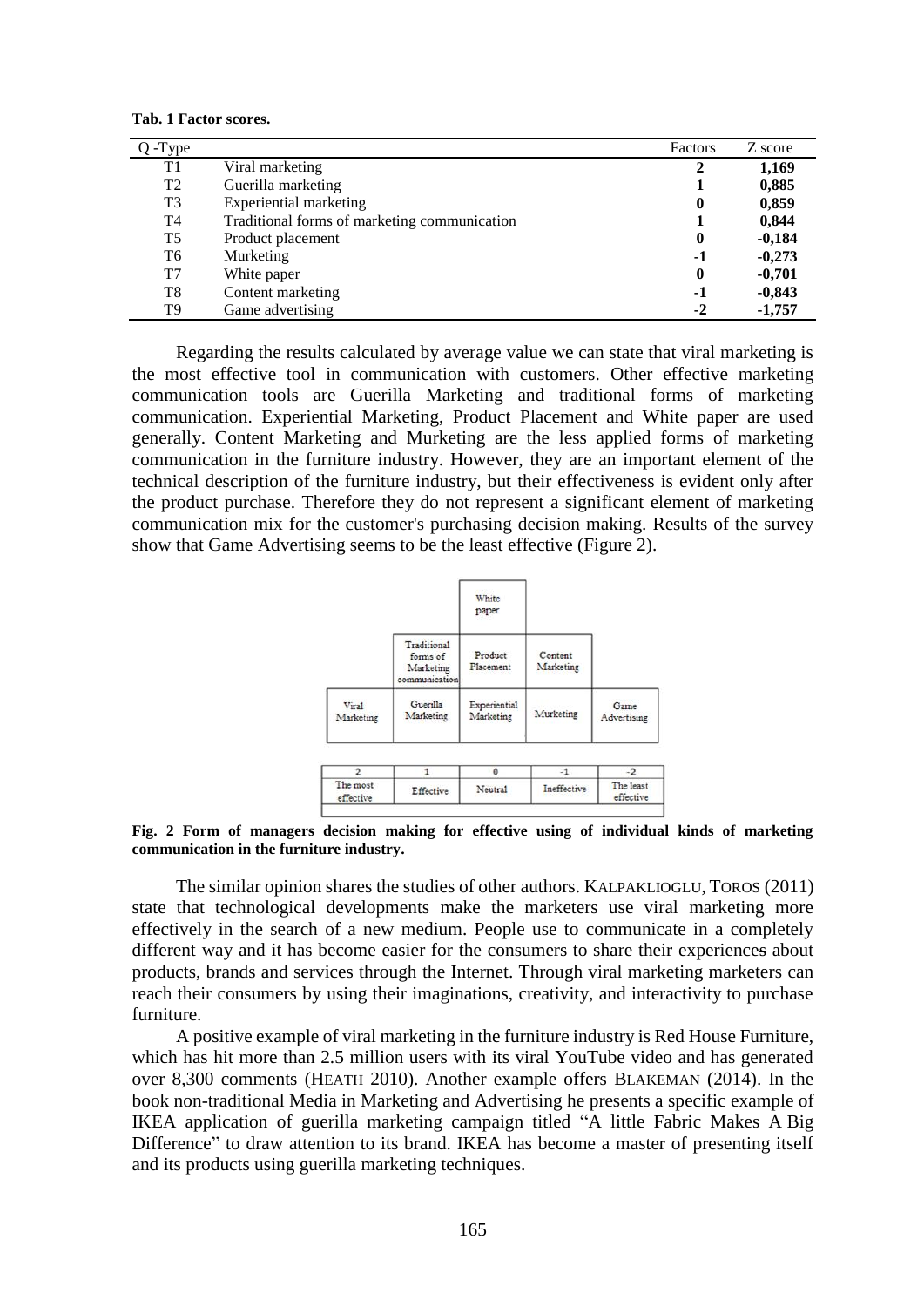In 1984, the first book about guerrilla marketing was published. Its author, Jay Conrad Levinson, is seen today as the father of guerrilla marketing. LEVINSON *et al.* (2010) describes the concept as followed: "I'm referring to the soul and essence of Guerrilla Marketing, which remain as always achieving conventional goals, such as profits and joy, with unconventional methods, such as investing energy instead of money".

According to SOLOMON *et al.* (2010) guerrilla marketing is promotional strategy that uses unconventional locations with an intensive word-of-mouth campaign to push and spread products into the market. Guerrilla marketing relates to unconventional and spectacular activities, something that is going to be eye-catching and surprising when used, thus, being very efficient in terms of gaining the customers attention (BALTES, LEIBING 2008). There are a lot of descriptions of the concept but they all lean towards the same direction, mainly that guerrilla marketing is a method where money does not have to be a big problem; even companies with a small budget can apply this method. The importance lies within the marketer and in order to get the best effect, creative thinking is the key to success. Something that separates guerrilla marketers from other marketers is the fact that economizing for them does not necessarily have to relate to saving money; instead it is about getting the most out of the money invested (LEVINSON 2010).

As with all marketing campaigns there are some rules to keep in mind to ensure success. WHITE (2007) talks about four important rules when it comes to Guerrilla marketing; be relevant to your audience, which means that you have to keep in mind what you are doing and where (if you do not plan the campaign well, costly mistakes can happen). Secondly, there is the use of quality not quantity meaning that the campaign needs to be of a good quality to get the right customer's attention. Third, they need to use good timing. The last and the most important thing; leave it to the professionals; they know what they are doing and how to make a campaign successful.

As described above, guerrilla marketing is marketing in non-traditional way which makes the method belong to the world of non-traditional media. This has gained much industry attention and has also received growing shares of marketing budgets in the last few years. On the contrary, traditional marketing is facing decline and criticism that it is losing its effectiveness (ZUJEWSKA 2014).

Today, consumers have become more and more aware of traditional marketing and they find the way how to avoid it. Consumers avoid the traditional method in two ways: with new technology and by avoiding it mentally. Due to increasing knowledge about the concept, consumers are more likely to ignore the traditional media then before. The effects of traditional and non-traditional marketing forms are often linked with some value. Low perceived value tends to result in negative consumer responses whereas high-perceived value produces positive responses. Non-traditional media, such as guerrilla marketing is expected to generate positive feelings and liking simply because of its unique form. This form also improves consumer-perceived value (DAHLÉN *et al.* 2009).

CONSOLI (2010) describes the concept of so called emotional marketing. In his thesis he emphasized the importance of emotions for marketing and the emotional transfer is considered to be the most important element in the purchasing decision. He states that it is necessary to focus on the intangible aspects of the product in advertising. Then modern marketing communication tools can appear to be the ideal way to spread emotions or experience. According to our survey, companies operating in furniture industry consider viral marketing and guerrilla marketing to be the optimal tools for marketing communication that should be used with traditional marketing communication tools. One of the reasons why new methods of marketing communication become more preferred is the easier transfer of emotion to potential customers. The significance of these claims relates to the nature of wood products. PALUŠ *et al.* (2012) confirmed that final consumers in Poland and Slovakia prefer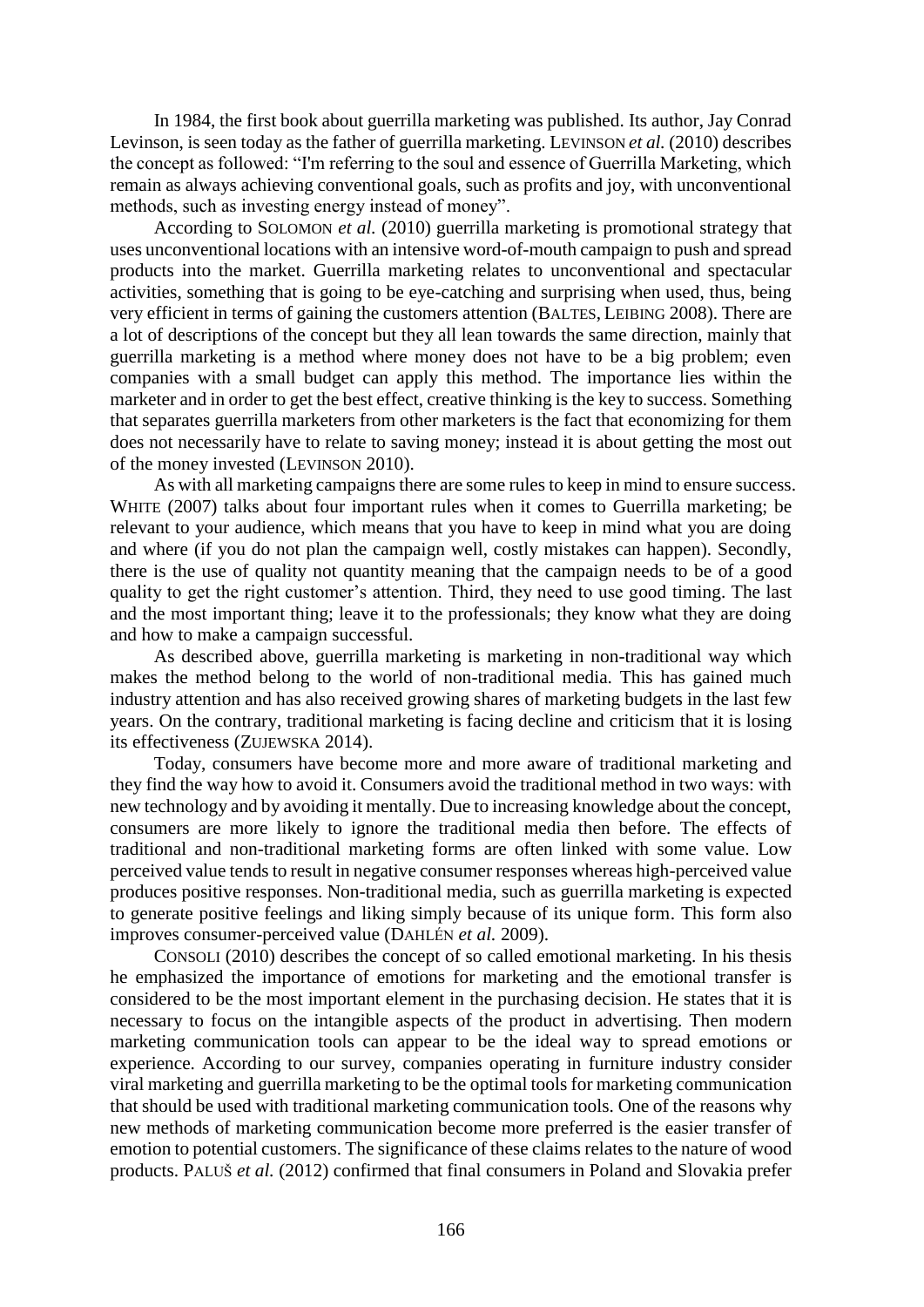wood material to its substitutes. This preference lies in the properties of wood products such as environmental friendliness, environmental suitability, recoverability and nature, tradition, health and safety properties. As presented by RAMETSTEINER *et al.* (2007) consumers in European countries appreciate wood products, especially for their design and quality and the naturalness of wood. Most of these properties are naturally associated with a certain kind of emotion or experience. New possibilities in communication that are offered by viral marketing or guerrilla marketing appear to be optimal for the communication of individual properties of wood products. We can also notice this in the case of chain of custody certification in the wood processing industry in Slovakia. According to PALUŠ (2009) a certificate can play a role of a marketing tool while it is supported by an appropriate form of marketing communication about the value certified wood products have.

From a marketing point of view, environmental issues are associated with a certain type of emotions or experiences. Certification ideas, respectively environmental issues are easier communicated with the modern tools of marketing communication. Based on the results of our survey, we can see that companies representing wood processing industry in the Slovak Republic are not willing to eliminate using the traditional tools of marketing communication. It is understandable as the new and modern communication forms are still in the process of establishment in our environment. However, wood processing companies understand the importance and the communication power of the modern marketing communication forms and they consider them to be optimal in spreading the advertising message.

Results of the study by KAPUTA *et al.* (2016) also confirm that foreign competition is the most significant barrier for the Slovak exporters of wood products, followed by the need to invest in promotional activities and limited access to capital. Moreover, there is an absence of the strategic development of the overall forest-based sector that would provide more effective solutions for the problems arising from the transformation of the industry structure as well as the problems related to business relations within the supply chain influenced by a number of above-mentioned factors and cyclical changes in timber prices. KLENK and WYATT (2015) argue that the strategy in the forestry sector should be focused on knowledge mobilisation that leads to innovations, which entails a level of engagement with partners that is creative and transformative rather than mainly informative and cooperative. In the long term, strategies should create new ways for innovation in this sector and to all the wood and forestry complex.

#### **CONCLUSIONS**

Business environment constantly faces new challenges that require companies to react promptly as fast as they can. Innovativeness is evident in all parts of marketing, as well as in marketing communication. Companies constantly search for tools that seem to be more effective in the relation with their customers. Appropriately chosen forms of marketing communication are effective in addressing more customers, getting their attention, their confidence to buy a product and keeping the customers´ loyalty.

Companies are using more or less traditional marketing communication tools that are also called "outbound marketing" and "inbound marketing". New trends require companies to apply marketing communication tools which involve the customer in the communication that enables the instant feedback. Thus, the customer feels to be the inseparable part of the sales process. This is also the way how to reduce the communication costs and to achieve better communication and marketing objectives.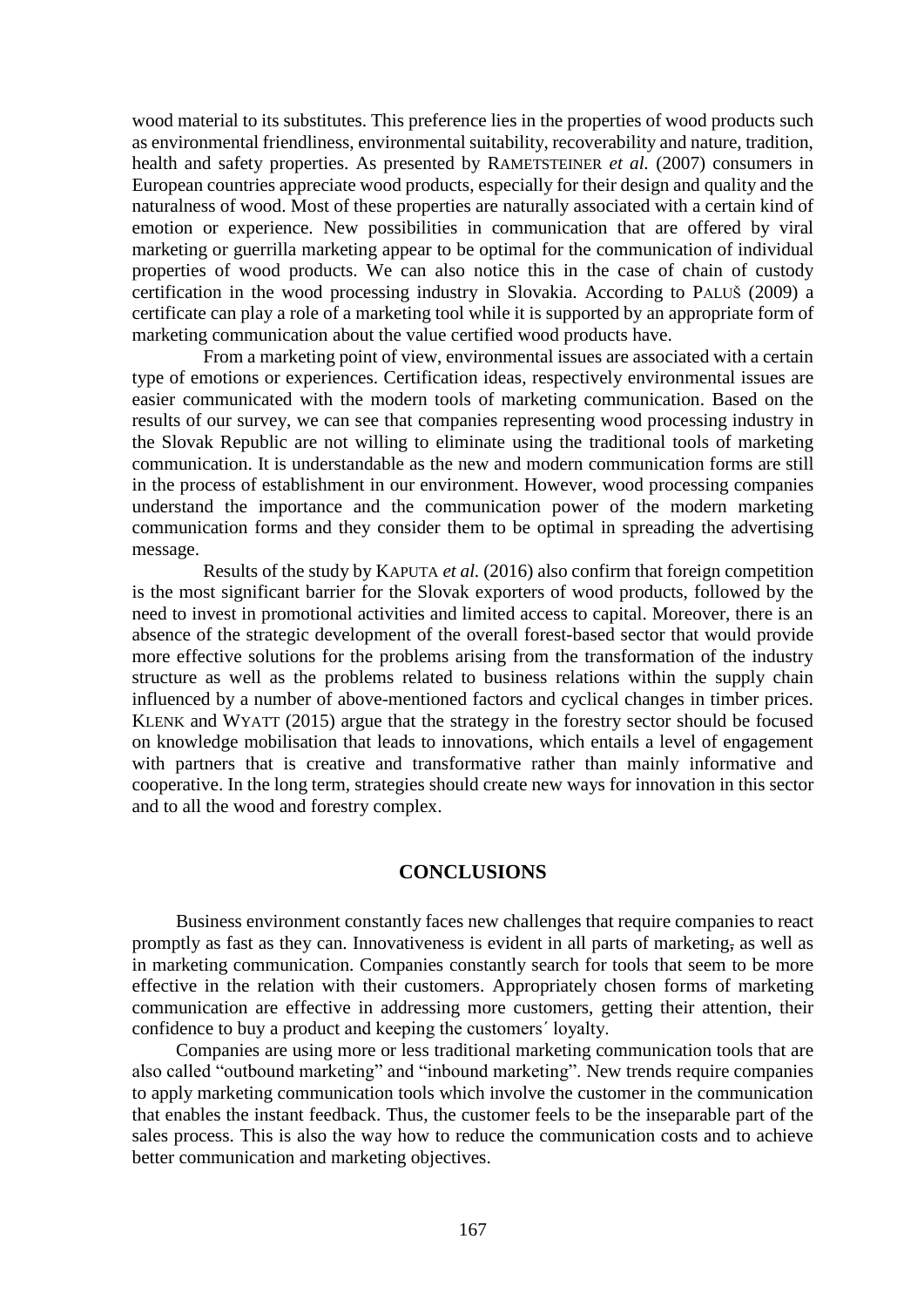The reality shows that consumers tend to spend leisure time "online". They browse the Internet, play online games, chat on social networks, watch videos on YouTube, etc. Therefore, it is necessary to include new trends of spending leisure time and changes in customer preferences related to favourite forms of marketing communication into marketing plans. It is essential to create the right composition of communication mix consisting of an appropriate combination of the traditional and non-traditional tools, which are supposed to be more innovative and finally more effective. This supports the successful appeal to target audience and allows minimizing the incorrectly spent money and failure in the market.

## **REFERENCES**

ASAH S. T., BENGSTON D. N., WENDT K., DEVANEY L. 2012. Prognostic Framing of Stakeholders' Subjectivities: A Case of All-Terrain Vehicle Management on State Public Lands. In Environmential Management, 2012, 49: 192–206.

BALTES G., LEIBING I. 2008. Guerilla marketing for information services? [online]. New Library World, 2008 [cit. 2017-10-10], 109(1/2): 46–47. Available online: ˂http://www.emeraldinsight. com.ezproxy. bib.hh.se/journals.htm>.

BARRY J., P[ROOPS](http://www.sciencedirect.com/science/article/pii/S0921800915304006#bb0015) J. 1999. Seeking sustainability discourses with Q methodology. In Ecological Economic, 1999, 28: 337–345.

BLAKEMAN R. 2014. Nontraditional Media in Marketing and Advertising. SAGE. 255 p. ISBN 9781412997614.

BROWN S. R. 1980. Political Subjectivity: Applications of Q Methodology in Political Science. London : YALE University Press, 1980, 355 p. ISBN 978-0300023633.

CONSOLI D. 2010. A New Concept of Marketing: The Emotional Marketing. In BRAND, 2010, 1/1, p. 10.

CUPPEN E., BREUKERS S., HISSCHEMÖLLER M., BERGSMA E. 2010. Q methodology to select participants for a stakeholder dialogue on energy options from biomass in the Netherlands. In Ecological Economics, 2010, 69(3): 579–591.

DAHLÉN M., GRANLUND A., GRENROS M. 2009. The consumer-perceived value of non-traditional media: effects of brand reputation, appropriateness and expense. In Journal of Consumer Marketing, 2009, 26(3): 155–163.

DASQUPTA P., VIRA B. 2005. Q Methodology for Mapping Stakeholder Perceptions in Participatory Forest Management. Cambridge : University of Cambridge, 2005, 49 p.

DUCÁR S., NAŠČÁKOVÁ J., MALÁK M. 2006. Návrh systému merania spokojnosti zákazníkov Kano modelom. In Transfer inovácií, 2006, 6: 137–139.

DUDLEY R., SIITARINEN J., JAMES I., DODGSON G. 2009. What do people with psychosis think caused their psychosis? A Q methodology study. In Behavioural and Cognitive Psychotherapy, 2009, 37: 11–24. ĎURKOVÁ K. 2014. Advergaming in furniture companies. In Position and role of the forest based sector in the green economy : proceedings of scientific papers. Zagreb : International Association for Economics and Management in Wood Processing and Furniture Manufacturing - WoodEMA, 2014. p. 31–36.

EDEN S., DONALDSON A.,WALKER G. 2005. Structuring subjectivities? Using Q methodology in human geography. In Royal Geographical Society, Area, 2005, 37: 413–422.

FREY P. 2008. Marketingová komunikace: To nejlepší z nových trendů. Praha : Management Press, 2008. 204 s. ISBN 8072611607.

GEJDOŠ P. 2016. Analysis of performance improvement of wood processing companies in Slovakia and the Czech Republic through the implementation of quality management systems. In [Acta](https://www.scopus.com/sourceid/7700153234?origin=recordpage)  [Facultatis Xylologiae](https://www.scopus.com/sourceid/7700153234?origin=recordpage) Zvolen, 2016, 58(1): 113–124.

GHAURI P., CATEORA P. 2010. International Marketing. 3<sup>rd</sup> edition. Berkshire : McGraw-Hill Education. 464 p. ISBN 978-0077122850.

G[OTTLICHOVÁ](http://apps.webofknowledge.com/DaisyOneClickSearch.do?product=WOS&search_mode=DaisyOneClickSearch&colName=WOS&SID=N14IJotfXTo6tKigzM2&author_name=Gottlichova,%20M&dais_id=31270530&excludeEventConfig=ExcludeIfFromFullRecPage) M. 2017. Changes in the Legal System of the Non-governmental Organizations in the Czech Republic and the Possibilities for Innovation of Communication Policy in the Non-profit Sector. In Strategic innovative marketing, p. 323–329.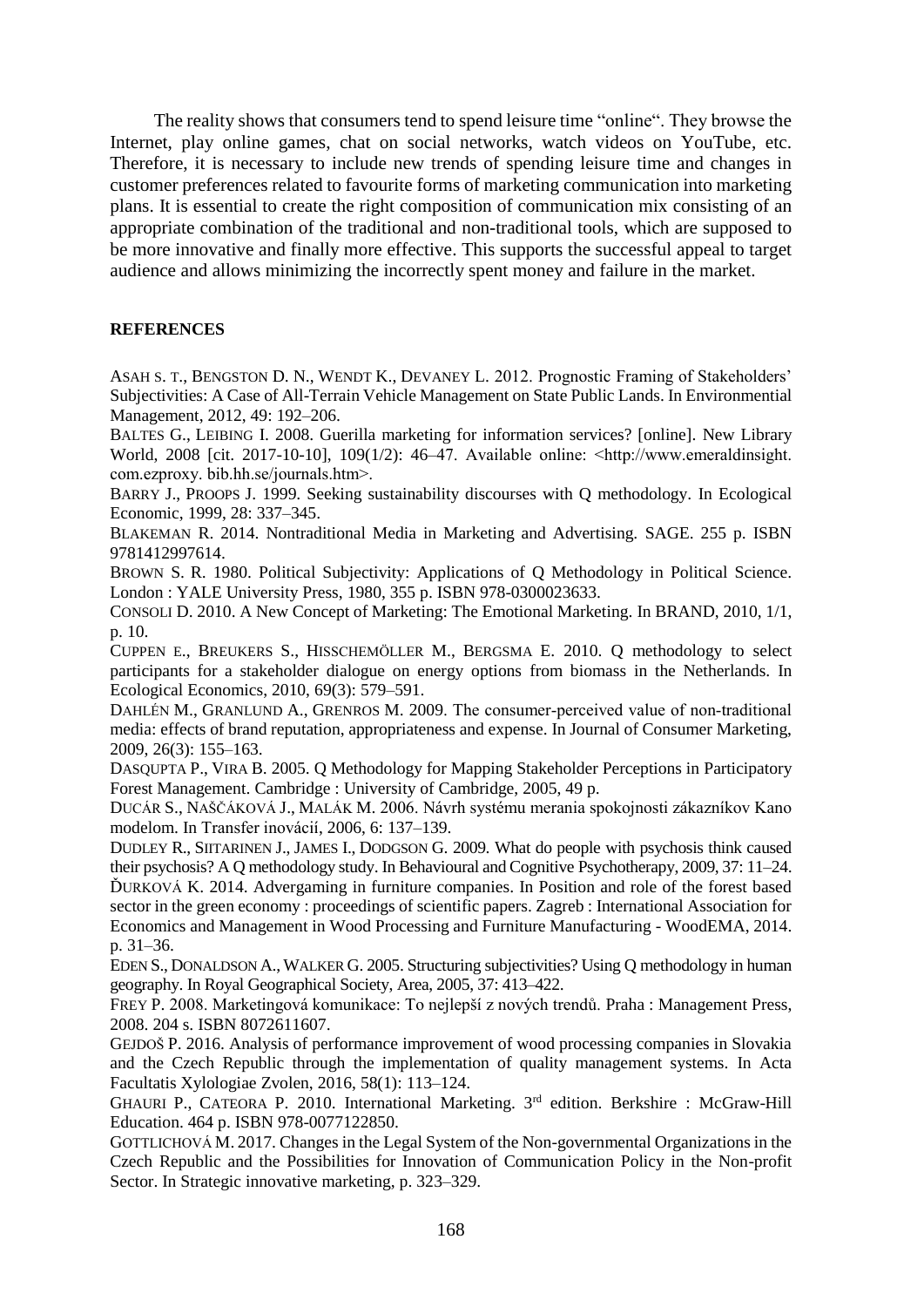HALUZA I. 2017. Drevári, ktorí myslia na odolnejšie lesy [online]. Trend, 2017, 6. [cit. 2017-12- 14]. Available online: https://www.etrend.sk/trend-archiv/rok-2017/cislo-6/drevari-ktori-myslia-naodolnejsie-lesy.html.

HEATH, E. C. 2010. Store gains fame via You Tube commercials [online]. Furniture Today, 5/2010 [cit. 2017-12-10]. Available online: ˂http://www.furnituretoday.com/article/418172-red-housefurniture-goes-viral/>.

H[ERMELINGMEIER](http://www.sciencedirect.com/science/article/pii/S0921800915304006) V., N[ICHOLAS](http://www.sciencedirect.com/science/article/pii/S0921800915304006) K. A. 2017. Identifying Five Different Perspectives on the Ecosystem Services Concept Using Q Methodology. In [Ecolgical](http://www.sciencedirect.com/science/journal/09218009) Economics, 2017, [136:](http://www.sciencedirect.com/science/journal/09218009/136/supp/C) 255–265. HISRICH R. D., PETERS M. P., STEPHERD D. 1998. Entrepreneurship. Boston : McGraw-Hill, 1998, p. 640, ISBN 978-0073530321.

JONES D. 2017. Content Marketing Blueprint [online]. Content Marketing Blueprint [cit. 2017-10-11]. Available online: ˂https://books.google.sk/books?id=bMk2DwAAQBAJ&printsec=frontcover&dq =content+marketing&hl=sk&sa=X&ved=0ahUKEwjMu-r1OPYAhWMORQKHYtEDHwQ6AEIX DAH#v=onepage&q=content%20marketing&f=false>.

JUCAITYTE I., MASCINSKIENE J. 2014. Peculiarities of Social Media Integration into Marketing Communication. In Procedia - [Social and Behavioral Sciences,](https://www.sciencedirect.com/science/journal/18770428) 2014, 156: 490–495.

JURÁŠKOVÁ O. *et al*. 2012. Velký slovník marketingových komunikací. Praha : Grada Publishing, 2012. ISBN 978-80-247-4354-7.

KÁLLAY É. 2005. Q Methodology: The Investigation of Meaning Systems in Different Life-Conditions through Proverbs. In Cognitie, Creier, Comportament, 2007, 11: 353–369.

KALPAKLIOGLU N. U., TOROS N. 2011. Viral marketing techniques within online social network. In Journal of Yasar University, 2014, 24(6): 4112–4129.

KAPUTA V., PALUŠ H., VLOSKY R. P. 2016. Barriers for wood processing companies to enter foreign markets: a case study in Slovakia. In European journal of wood and wood products, 2016, 74(1): 109– 122.

KLENK N. L., WYATT S. 2015. The design and management of multi-stakeholder research networks to maximize knowledge mobilization and innovation opportunities in the forest sector. In [Forest](http://www.sciencedirect.com/science/journal/13899341)  [Policy and Economics,](http://www.sciencedirect.com/science/journal/13899341) 2015, 61: 77–86.

KOTLER P., KELLER K., BRADY M., GOODMAN M., HANSEN T. 2009. Marketing Management. 13<sup>th</sup> edition. Essex : Pearson Education Limited, 2009, 1064 p. ISBN 978-0273743613.

KOTLER P., KELLER K. 2012. Marketing Management. 14. vydanie. Essex : Pearson, 2012, 800 p. ISBN 9780273753360.

KULČÁKOVÁ M., RICHTEROVÁ K. 1997. Spotrebiteľ na trhu. Bratislava : Sprint, 1997, 182 s. ISBN 80-88848-19-9.

KUPEC V. 2016. Marketing communication and generation z in the context of business management. Megatrends and media: critique in media, critique of media. Trnava : UCM v Trnave, 2016. s. 288–300. LAMB C., HAIR J., MCDANIEL C. 2008. The Essentials of Marketing. 6<sup>th</sup> edition, Mason : South-Western Cengage Learning, 2008. 576 p. ISBN 9780324656206.

LEHU,J. M. 2007. Branded Entertainment. Product Placement & Brand Strategy in the Entertainment Business. London : Kogan Page Limited, 2007. 365 p. ISBN 978 0 7494 4940 7.

LEVINSON J., ADKINS F., FORBES C. 2010. Guerrilla Marketing for Nonprofits. Canada: Entrepreneur Media Inc, 2010. 336 p. ISBN: 9781599183749.

LOUČANOVÁ E., KALAMÁROVÁ M., PAROBEK J. 2015. Konkurencieschopnosť produktov dreva z pohľadu použitého materiálu. In Acta Facultatis Xylologiae Zvolen, 2015, 57(2): 155–163.

LOUČANOVÁ E., PALUŠ H., DZIAN M. 2017. A course of innovations in wood processing industry within the forestry-wood chain in Slovakia: a Q methodology study to identify future orientation in the sector. In Forests, 2017, 8(6): 13.

LOUČANOVÁ E., PAROBEK J., PALUŠ H. 2014. Identifikácia požiadaviek slovenských zákazníkov na úložný nábytok na základe modelu KANO. In Acta Facultatis Xylologiae Zvolen, 2014, 56(1): 109–117.

LUCAS G., DORRIAN M. 2006. Guerrilla Advertising – unconventional brand communication. London : Laurence King Publishing Ltd. 192 p. ISBN 978-1856694704.

MERRICK S., FARREL D. 2012. Head and neck cancer patients' experiences of percutaneous endoscopic gastrostomy feeding: A Q-methodology study. In European Journal of Cancer Care, 2012, 21: 493–504.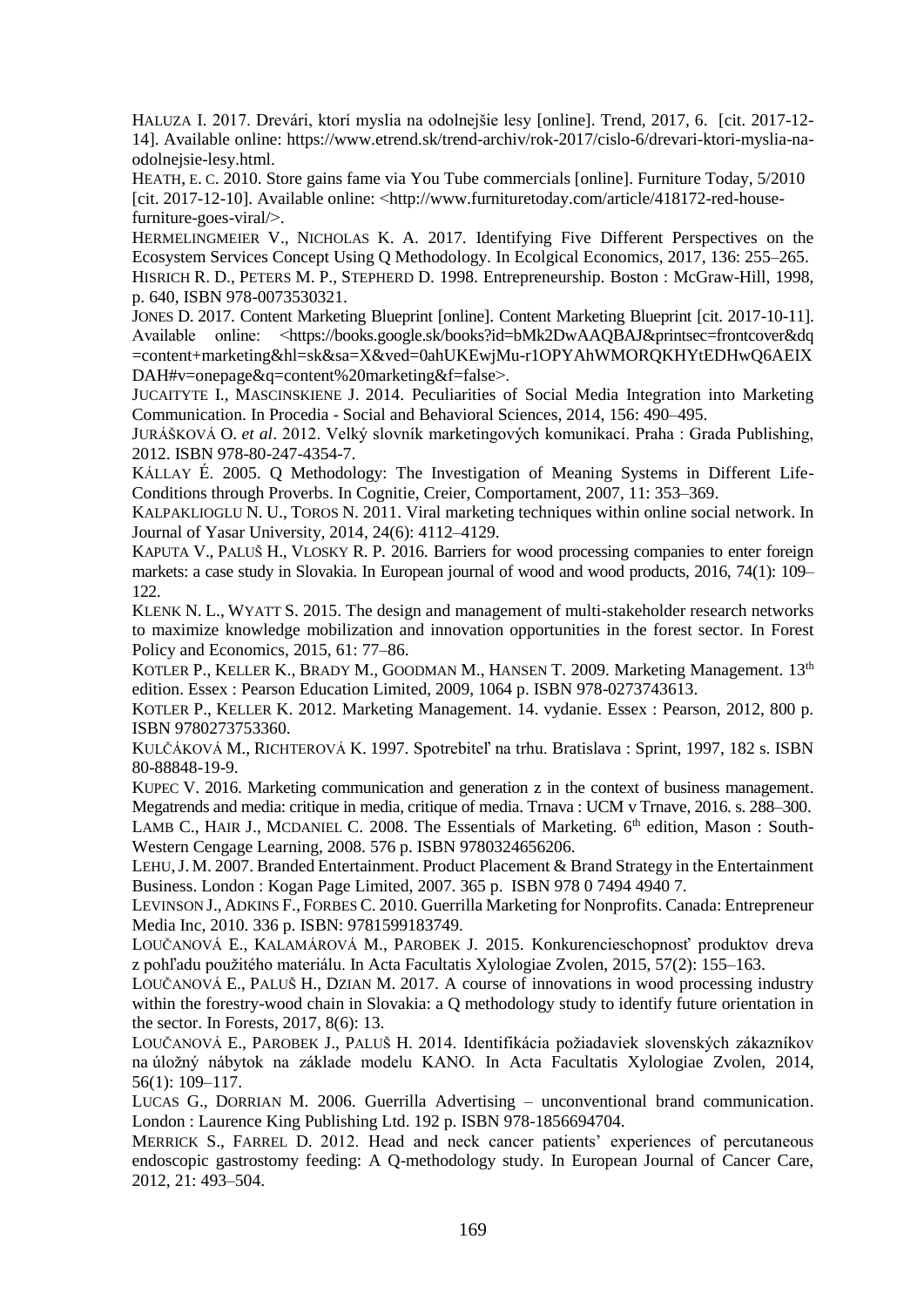MPaRV SR. 2015. Green Report 2013. Report on the status of forestry in the SR 2013 [online]. Ministry of Agriculture of the Slovak Republic in cooperation with the National Forest Centre - Forest Research Institute Zvolen, 2013 [cit. 2017-10-14]. Available at: [http://www.mpsr.sk/sk/index.php?navID=123&id=8915.](http://www.mpsr.sk/sk/index.php?navID=123&id=8915)

MUELLER F. N., KALS E. 2004. Die Q-Methode. Ein innovatives Verfahren zur Erhebung subjektiver Einstellungen und Meinungen. In Forum: Qualitative Social Research, 2004, 5(17): 22.

O´RIORDAN M., MCDONAGH J., MAHON M. 2016. Local knowledge and environmentality in legitimacy discourses on Irish peatlands regulation. Land Use Policy 2016, 59: 423–433.

OBLAK L.; GLAVONIJIĆ B. 2014. A model for the evaluation of radio advertisements for the sale of timber products. In Drvna Industria, 2014, 65: 303–308.

OLŠIAKOVÁ M., LOUČANOVÁ E. 2017. Innovative marketing communication tools and their application in furniture sector. In Innovations in forestry, wood processing and furniture manufacturing. Zagreb : WoodEMA, 2017. p. 41–59.

OLŠIAKOVÁ M., LOUČANOVÁ E., PALUŠ H. 2017. Monitoring changes in consumer requirements for wood products in terms of consumer behavior. In Acta Facultatis Xylologiae Zvolen, 2016, 58(1): 137–147.

PALUŠ H., KAPUTA V. 2009. Survey of Attitudes towards Forest and Chain of Custody Certification in the Slovak Republic. In Drewno, 2009, 52(182): 65–81.

PALUŠ H., MAŤOVÁ H., KAPUTA V. 2012. Consumer preferences for joinery products and furniture in Slovakia and Poland. In Acta Facultatis Xylologiae Zvolen, 2012, 54(2):123–132.

P[ALUŠ](https://www.scopus.com/authid/detail.uri?authorId=35764597700&eid=2-s2.0-84897842470) H., M[AŤOVÁ](https://www.scopus.com/authid/detail.uri?authorId=55361239600&eid=2-s2.0-84897842470) H., K[RIŽANOVÁ](https://www.scopus.com/authid/detail.uri?authorId=8507394200&eid=2-s2.0-84897842470) A., P[AROBEK](https://www.scopus.com/authid/detail.uri?authorId=56104680700&eid=2-s2.0-84897842470) J. 2014. A survey of awareness of forest certification schemes labels on wood and paper products. In [Acta Facultatis Xylologiae](https://www.scopus.com/sourceid/7700153234?origin=recordpage) Zvolen, 2014, 56(1): 129–138.

PAROBEK J., P[ALUŠ](https://www.scopus.com/authid/detail.uri?authorId=35764597700&eid=2-s2.0-84959885616) H., L[OUČANOVÁ](https://www.scopus.com/authid/detail.uri?authorId=56105878200&eid=2-s2.0-84959885616) E., K[ALAMÁROVÁ](https://www.scopus.com/authid/detail.uri?authorId=56896011700&eid=2-s2.0-84959885616) M., G[LAVONIĆ](https://www.scopus.com/authid/detail.uri?authorId=57156549900&eid=2-s2.0-84959885616) B. 2016. Competitiveness of central European countries in the EU forest products market with the emphasis on. In Acta Facultatis Xylologiae Zvolen, 2016, 58(1): 125–136.

PICKREN M. 2010. Marketing and Gender Roles [online]. Marketing and Gender Roles [cit. 2011- 04- 14]. Available online:  $\langle \text{http://marc2market.com/marketingand-gender-roles/>}$ 

RAMETSTEINER E., HANSEN E. N., NISKANEN A. 2006. Introduction to the special issue on innovation and entrepreneurship in the forest sector. In Forest Policy and Economics 2006, 8: 669– 673.

REJMÁNEK E. 1968. Co je psychologie trhu – Populární přehled. Praha : Merkur. 143 p. ISBN 22- 24-51-919-68-07/25.

RICHTEROVÁ K., KULČÁKOVÁ M., KLEPOCHOVÁ D. 2005. Spotrebiteľské správanie. Bratislava : Ekonóm, 2005. 206 s. ISBN 80-225-2036-5.

RODGERS S., THORSON E. 2012. Advertising Theory. New York: Routledge, 2012. 648 p. ISBN 978- 0-415-88662-8.

RODRIGUEZ-PIÑEROS S., FOCHTW., LEWIS D. K., MONTGOMERY D. 2012. Incorporating Values into Community-Scale Sustainable Forest Management Plans: An Application of Q Methodology.In [Small-scale Forestry,](https://link.springer.com/journal/11842) 2012, 11: 167–183.

SARIO 2018. Lesy a drevospracujúci priemysel [online]. SARIO [cit. 2017-10-10]. Available online: [˂http://www.sario.sk/sites/default/files/content/files/woodprocessing\\_sk.pdf˃](http://www.sario.sk/sites/default/files/content/files/woodprocessing_sk.pdf).

SCHMOLCK P. 2017. PQMethod manual [online]. PQMethod manual [cit. 2017-11-14]. Available online:  $\langle$ http://schmolck.userweb.mwn.de/ qmethod/pqmanual.htm>.

SMILANSKY S. 2009. Experimental Marketing. A practical guide to interactive brand experiences. New York : Kogan Page, 2009. 272 p. ISBN 9780749480967.

SOLOMON M., BAMOSSY G., ASKEGAARD S., HOGG M. 2010. Consumer Behaviour a European perspective. 4<sup>th</sup> edition. Essex : Pearson Education Limited, 2010. 728 p. ISBN 978-0273717263.

STAINTON R., STENNER P., GLEESON K., STAINTON ROGERS, W. 1995. Social psychology: a critical agenda. Cambridge : Polity Press, 1995. 320 p. ISBN 978-0745611839.

STEELMAN T. A., MAGUIRE L. A. 1999. Understanding Participant Perspectives: Q-Methodology in National Forest Management. In Journal Policy Analysis Management 1999, 18: 361–388.

STELZNER K. A. 2007. Writing White Papers (How to capture readers and keep them engaged). Poway : WhitePaperSource Publishing, 2007. 214 p. ISBN 978-0-9777169-3-7.